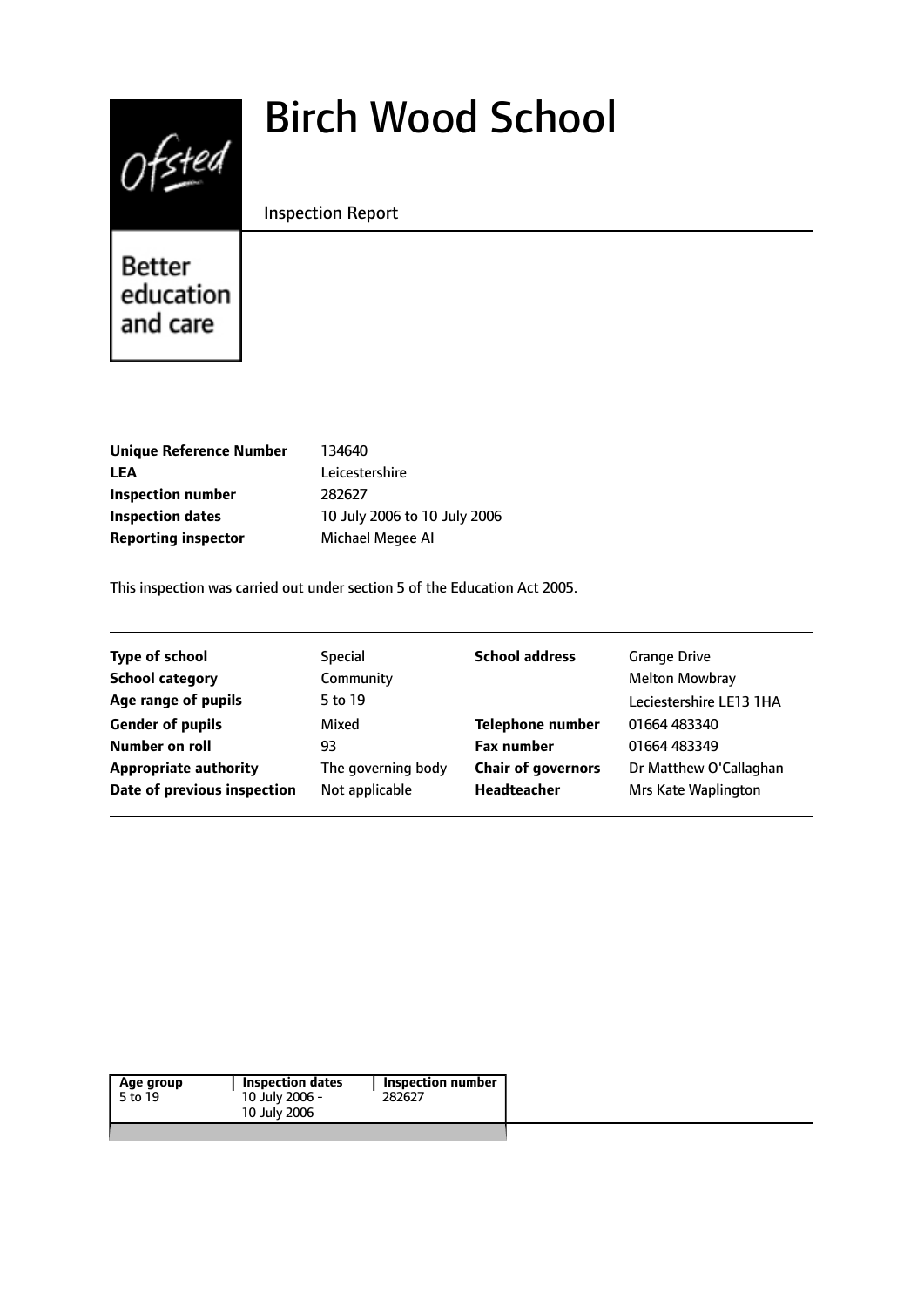#### Website: www.ofsted.gov.uk

This document may be reproduced in whole or in part for non-commercial educational purposes, provided that the information quoted is reproduced without adaptation and the source and date of publication are stated.

Further copies of this report are obtainable from the school. Under the Education Act 2005, the school must provide a copy of this report free of charge to certain categories of people. A charge not exceeding the full cost of reproduction may be made for any other copies supplied.

<sup>©</sup> Crown copyright 2006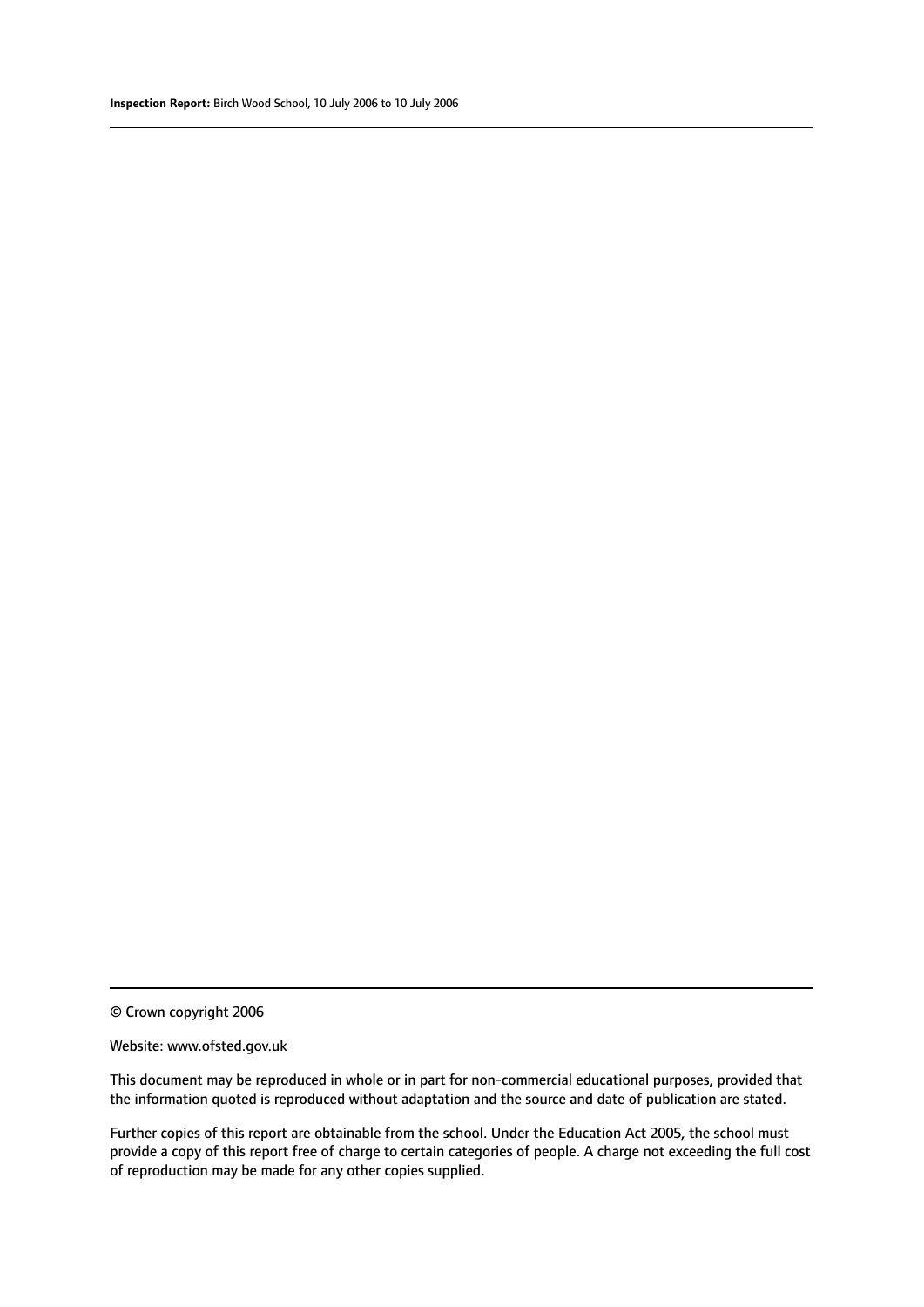# **Introduction**

The inspection was carried out by an Additional Inspector.

#### **Description of the school**

Birch Wood is a special school that serves Melton Mowbray and the surrounding area. Two thirds of the pupils have moderate learning difficulties. Most of the remainder have severe learning difficulties, with a small number of pupils who have profound and multiple learning difficulties. More than half the pupils have autism in addition to their learning difficulties. A very small number are from minority ethnic backgrounds and very few have English as an additional language. When pupils start school their overall level of attainment is well below the national average. The school was formed in 2004, as a result of the amalgamation of two special schools. It shares a campus with mainstream nursery, primary and secondary schools.

# **Key for inspection grades**

| Grade 1 | Outstanding  |
|---------|--------------|
| Grade 2 | Good         |
| Grade 3 | Satisfactory |
| Grade 4 | Inadequate   |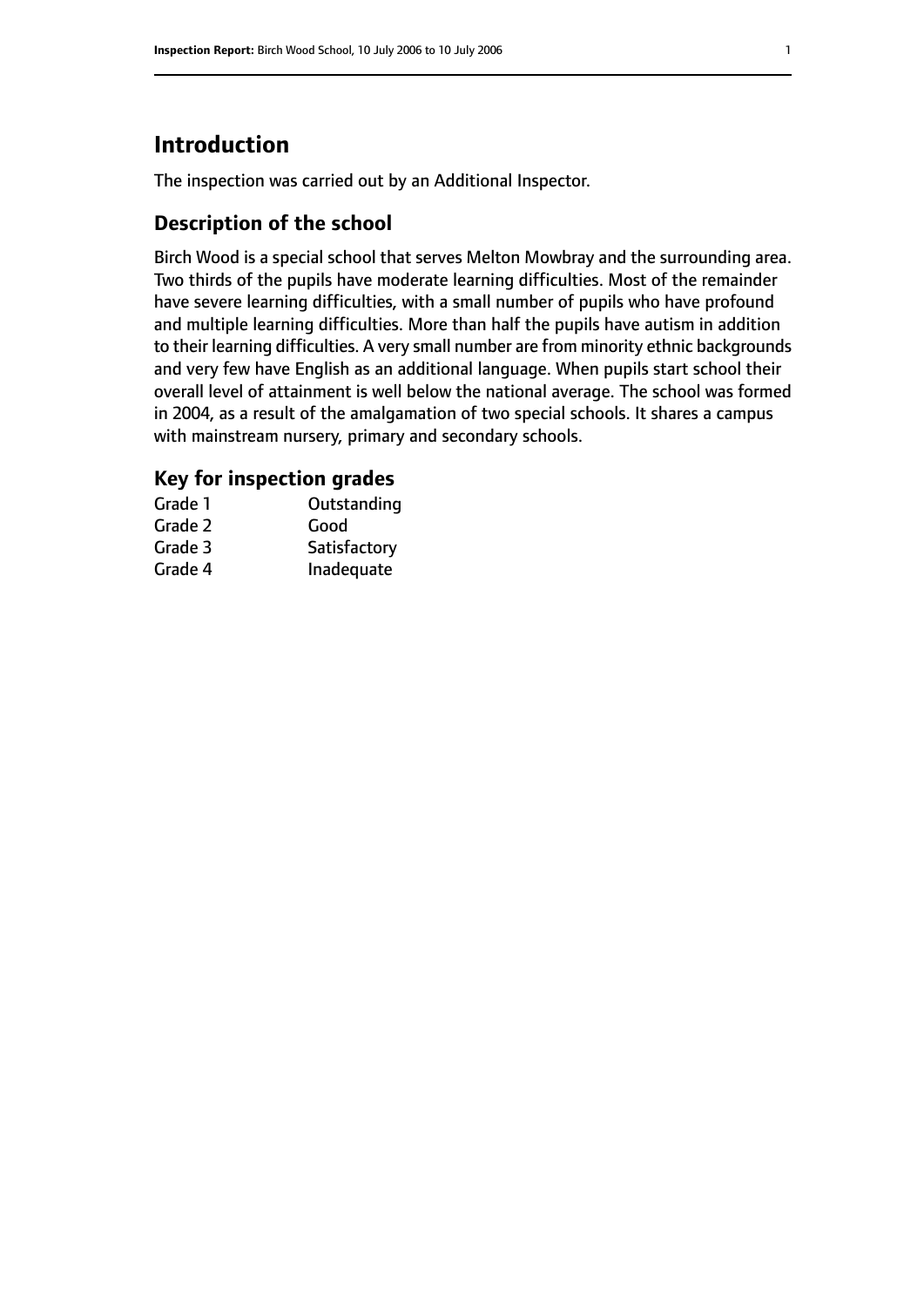# **Overall effectiveness of the school**

#### **Grade: 2**

Birch Wood is a good and improving school. It has achieved a lot in a short while since opening and it is well set to become even more effective in the future. It gives good value for money. The findings of the inspection are consistent with the school's own evaluations. The school is a very pleasant, harmonious and enjoyable place for pupils to learn in.

Pupils make good progress in school because, on the whole, their work is well planned to match their levels of ability and to provide activities that will interest and challenge them. Achievement is good in most subjects, apart from information and communication technology (ICT), where progress has been hampered by a lack of resources. Teaching quality is good because of the effective teamwork, productive relationships and the timely encouragement which pupils receive. One or two teachers are not as skilled as others in supporting communication or in precisely matching the work to individual pupils' needs. Pupils' personal development is first-class because they and their families receive much valued expert care, guidance and support. Students at post-16 achieve well but they do not yet have their own distinctive provision. The headteacher and her deputy are determined that all pupils will do well in all aspects of their life in school and they make the most of being sited right next to mainstream schools. In a short time they have built up excellent relationships with these other schools. They are working hard to ensure that all staff and the governors make a full contribution to the effective running of the school. The subject leaders do not yet monitor or evaluate learning and teaching in their subjects across the school but this is planned for next year.

### **Effectiveness and efficiency of the sixth form**

**Grade: 2**

#### **What the school should do to improve further**

- Improve standards in ICT by providing more resources to meet the needs of the pupils.
- Ensure that all teaching fully supports pupils' communication and matches the activities accurately to each pupil's capability.

# **Achievement and standards**

#### **Grade: 2**

Pupils' achievement is good and pupils say that this is because the work suits them very well. Pupils' standards on entry and throughout their education are consistently well below the average for their age because of their learning difficulties. Once at the school, pupils achieve at a good pace. This is evident in their lessons and in their past work. The pupils enjoy the challenges presented to them and they work hard to reach the demanding targets which are set. All pupils have carefully planned programmes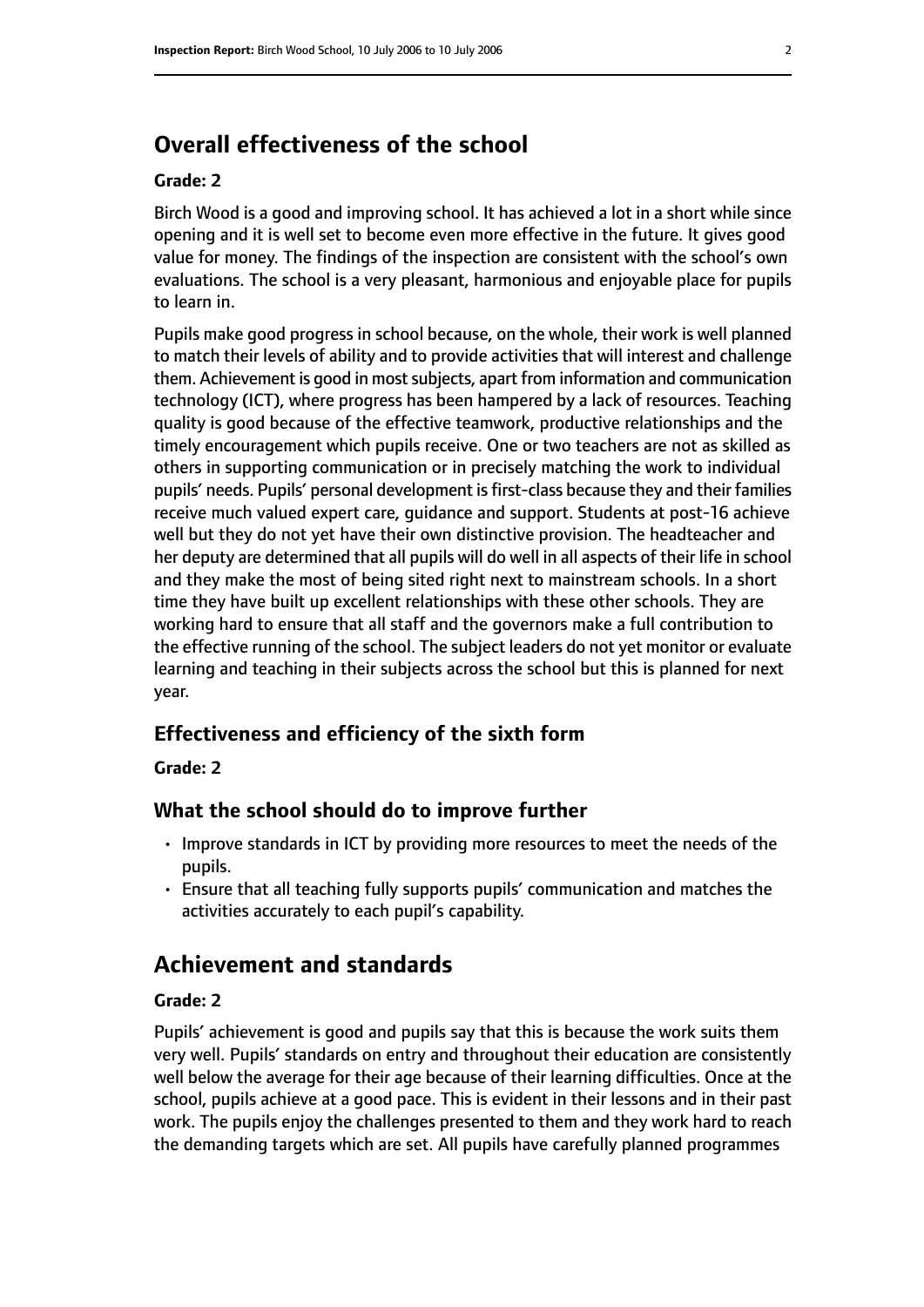of individual work that are based on a thorough assessment of their needs. Pupils with autism are given good specialised teaching in a well-structured environment so that their progress is as good as everyone else's.

Pupils make good progress in their learning, particularly in literacy, numeracy, science, music and art. Progress in ICT is satisfactory rather than good because of the limited resources available for the subject. Achievement at post-16 is good on the accredited programmes which are offered. There are no evident differences in the overall performance of different groups of pupils, although in a small minority of lessons, progress is held back because the teaching is not quite so skilful. Parents are very pleased with the progress which their children make, especially those with the most complex needs. One said, 'I cannot believe the change since my son has come to the school. He is communicating much more, and he's now even trying to speak. We thought this would never happen.'

#### **Personal development and well-being**

#### **Grade: 1**

Pupils' personal development, including their spiritual, moral, social and cultural development, is outstanding. Pupils really enjoy coming to school and love their lessons, and this is reflected in their very high attendance and excellent attitudes to learning. Behaviour is good rather than outstanding. Pupils and parents say that there is a little amount of 'subtle bullying' going on, involving one or two pupils. Though distressing, this is relatively rare and on the whole the school has created an extremely happy learning environment which contributes very well to its overall success.

Pupils and parents talk passionately about the practical activities, such as the recent musicals, which teachers plan to make learning interesting and fun, and they say there is very little they would want to change.

Through the work of their school council, pupils are involved in decision-making and are particularly proud of their efforts to buy new playground equipment. Pupils are successfully taught about how to make healthy and safe choices in their lives and the take-up of healthy lunchtime menus and good range of sporting activities testify to this. The school has just received a national award for its excellent work in this area.

Pupils demonstrate a wide range of social skills and eagerly take on responsibilities, for example, by washing up after cookery. The 'inclusion programme' and 'buddy scheme' help them enormously in this aspect, by providing them with good role models to emulate. Raising funds for charities and learning about other cultures develop pupils' awareness of the community beyond school. By the time they leave the school, pupils have gained an excellent range of personal skills. With these and the good improvements in their academic skills, they are very well prepared for the next stage of their lives.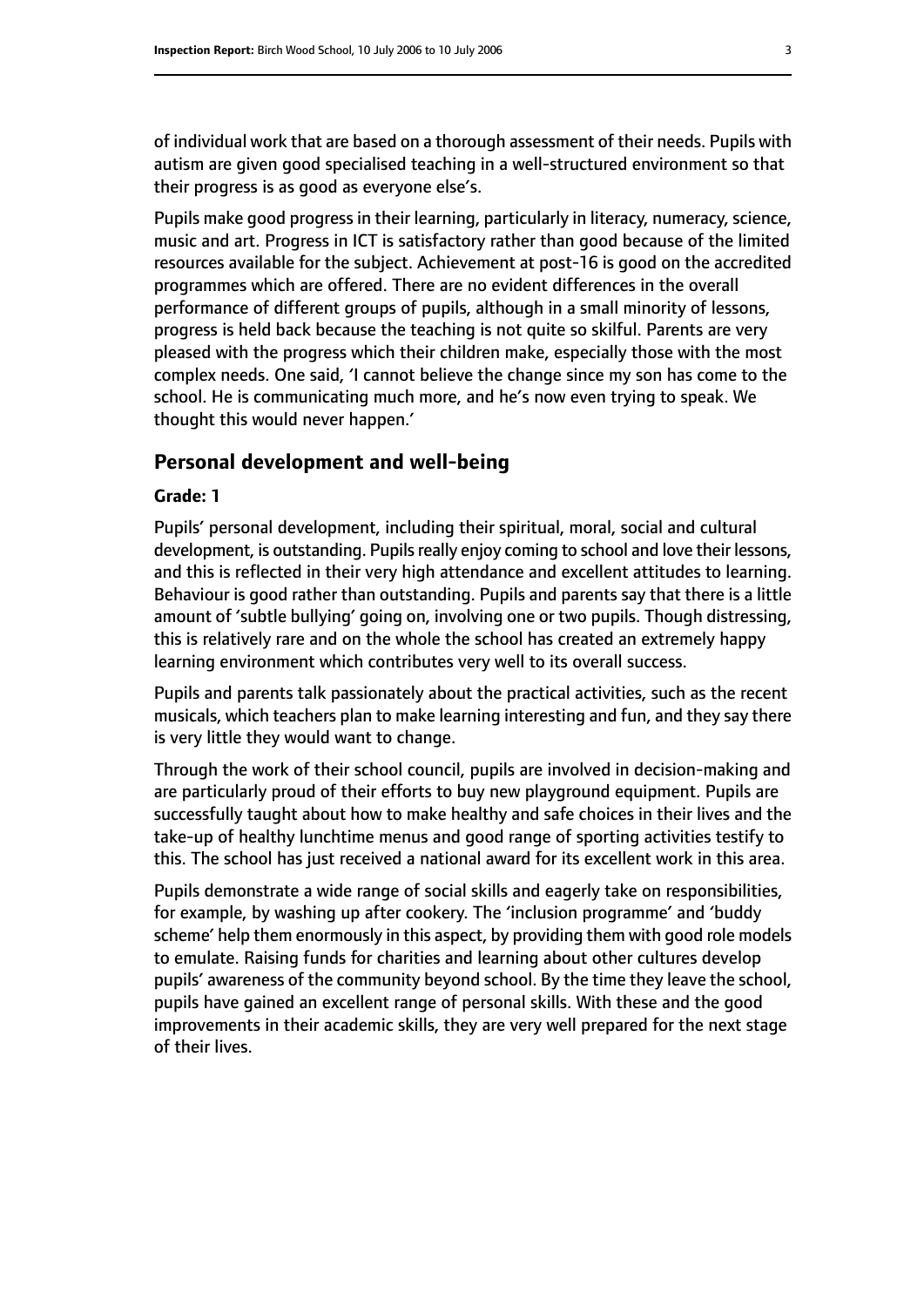# **Quality of provision**

#### **Teaching and learning**

#### **Grade: 2**

Teaching and learning are good. Pupils do well because they receive continual, well-focused encouragement in their lessons. Teachers and teaching assistants work effectively together and this enables every pupil to learn well. The good relationships, as well as the positive and caring approach to managing difficult behaviour, result in the calm and productive atmosphere in lessons. Pupils, especially those with autism, become increasingly comfortable and secure when taking on challenging tasks.

Planning of learning is based on good knowledge of each pupil and pupils work on tasks which are demanding and practicable. However, in a few cases, teachers do not take enough account of each pupil's communication needs or match the activities closely enough to their ability.

#### **Curriculum and other activities**

#### **Grade: 2**

The curriculum is good and provides pupils of all abilities with the right level of challenge and a good range of practical and academic experiences. It has been adapted well to meet the specific learning needs of pupils with more complex difficulties, such as autism, and this is a major factor in the good progress they make.

There is very good provision for personal development, which promotes pupils' sense of worth, independence and confidence. There are regular opportunities for spiritual development and for reflection. There is good support for creativity in the provision for music, textiles and pottery. The school provides good opportunities for linking up subjects. For example, two recent musical shows made learning more exciting for pupils. The school recognises that the lack of resources means that ICT equipment is not always available to support learning in other subjects.

Students at post-16 follow a programme which is appropriate to their age and maturity. However, they are taught in the same class as those in Years 10 and 11, which means that the provision is not quite as distinctive as the students require. The school is aware of this and it intends to make separate provision for this group next year.

Pupils value the good range of theme days, residential visits, visitors and sporting activities which enrich the curriculum. At present there are very few after-school clubs but the school plans to develop these further next year.

#### **Care, guidance and support**

#### **Grade: 1**

The school provides an outstanding level of care, guidance and support for all its pupils. Teachers, support staff and other agencies collaborate very well to support the pupils' good achievement and personal development. Behaviour is very well managed. Risk assessments and child protection procedures are secure and all pupils are kept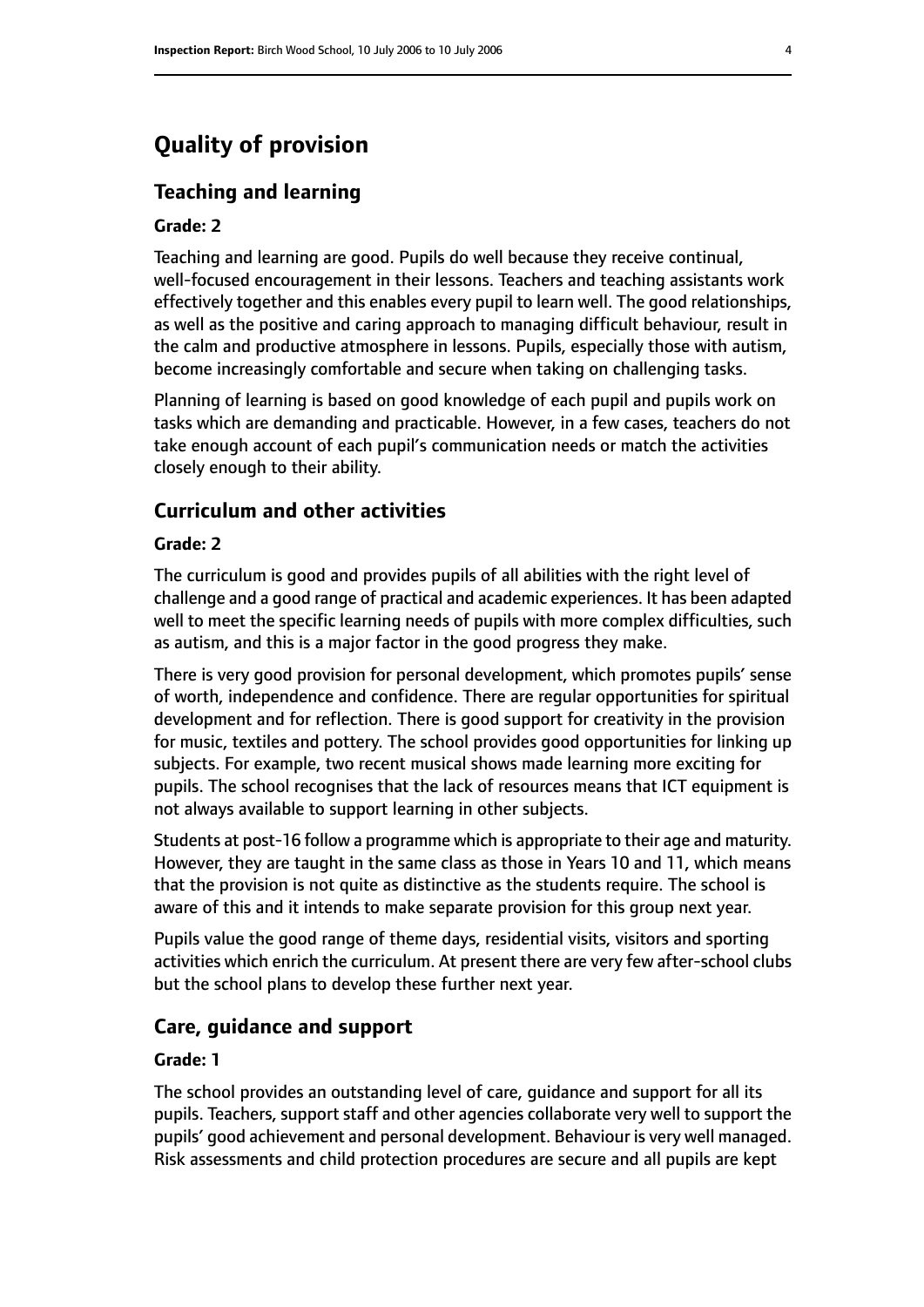safe and looked after very thoroughly. Parents say that they have 'complete faith and utter confidence' in the staff when their children go on residential trips, such as the one to Center Parcs. Pupils say they feel safe and secure. They say that there is a little bullying but it does not worry them unduly. They are confident that the staff are always there to help them.

Pupils' progress is very carefully tracked and recorded. Parents are kept fully informed, especially through the home-school diary, and receive excellent timely guidance and support on how they can work together with the school for their children's benefit. One parent spoke of the hours which the staff took in making a customised set of symbols to be used at home.

# **Leadership and management**

#### **Grade: 2**

Good leadership and management by the headteacher, governors and senior staff ensure that pupils make good progress. The successful leadership and management have resulted in the school becoming effective within only two years of opening and all the signs are that they will continue to improve. The senior managers' good, clear and accurate evaluation of the school's work is beginning to form a solid basis for ambitious target setting and detailed and effective improvement planning. The views of all the stakeholders, including pupils, staff and parents, are regularly sought and are taken fully into account when making decisions about the future. The school has made excellent links with its neighbouring schools and with others further afield for the benefit of all the pupils involved.

The school is regarded as a reservoir of expertise by local schools, not only on the joint campus but further afield. Through its outreach work, it gives expert support to mainstream schools seeking guidance and advice on learning difficulties or autism.

The senior management team (SMT) monitors and co-ordinates the work of the school very effectively. They are well supported by a challenging and committed governing body. The SMT successfully identifies the professional needs of the staff through its effective performance management procedures and provides a good range of training to meet those needs. The subject managers are not yet fully involved in monitoring and evaluation across the school, although this is planned for next year.

One of the school's priorities is the promotion of pupils' development through its links with mainstream schools, and its location on a joint campus. This is rapidly being realised as about half the pupils now attend mainstream lessons for part of their timetable.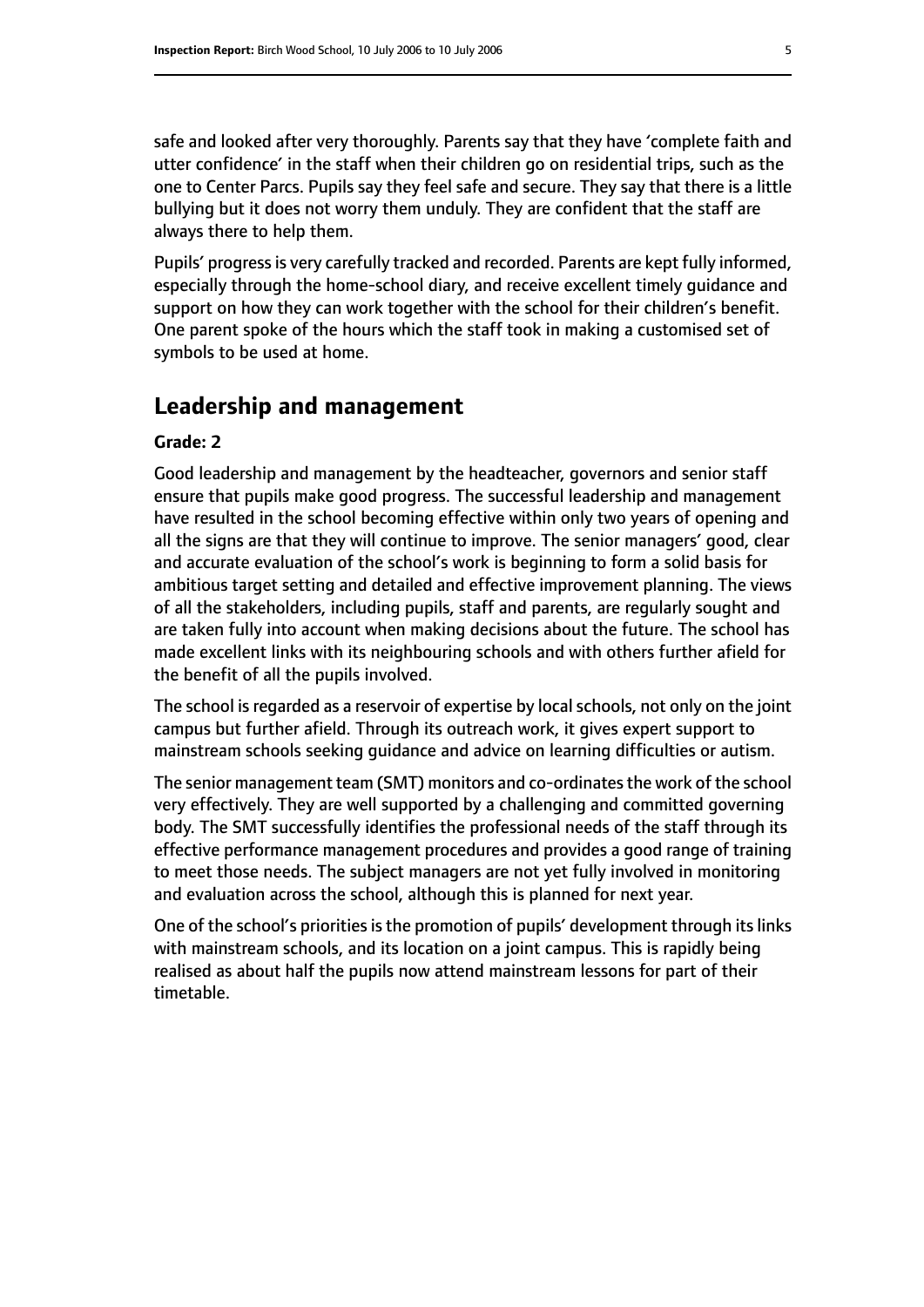**Any complaints about the inspection or the report should be made following the procedures set out inthe guidance 'Complaints about school inspection', whichis available from Ofsted's website: www.ofsted.gov.uk.**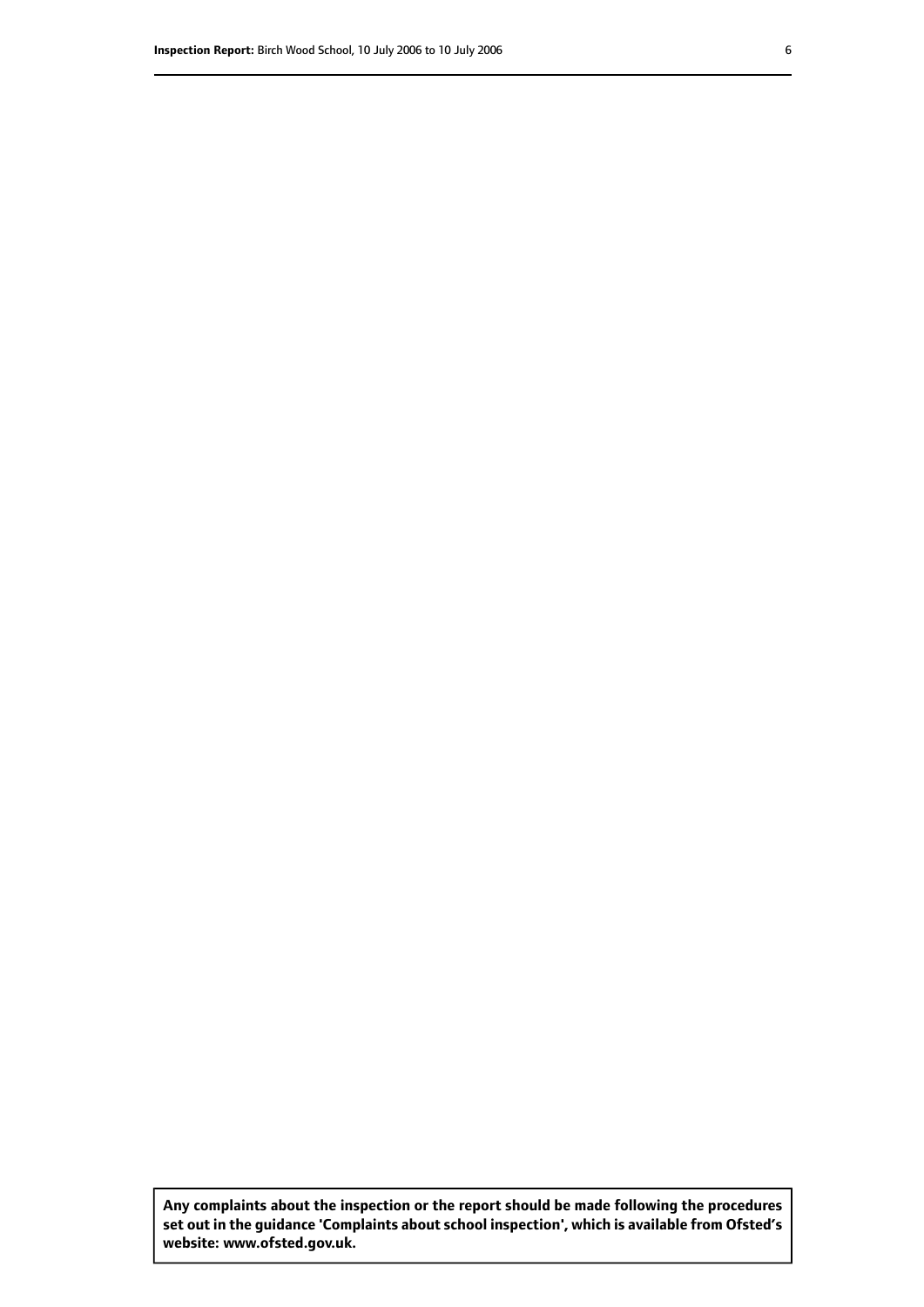# **Inspection judgements**

| Key to judgements: grade 1 is outstanding, grade 2 good, grade 3 | School         | $16-19$ |
|------------------------------------------------------------------|----------------|---------|
| satisfactory, and grade 4 inadequate                             | <b>Overall</b> |         |

#### **Overall effectiveness**

| How effective, efficient and inclusive is the provision of education,<br>integrated care and any extended services in meeting the needs of<br>learners? |     |           |
|---------------------------------------------------------------------------------------------------------------------------------------------------------|-----|-----------|
| How well does the school work in partnership with others to promote<br>learners' well-being?                                                            |     |           |
| The quality and standards in foundation stage                                                                                                           | ΝA  | <b>NA</b> |
| The effectiveness of the school's self-evaluation                                                                                                       |     |           |
| The capacity to make any necessary improvements                                                                                                         | Yes | Yes       |
| Effective steps have been taken to promote improvement since the last<br>inspection                                                                     | Yes | Yes       |

#### **Achievement and standards**

| How well do learners achieve?                                                                               |  |
|-------------------------------------------------------------------------------------------------------------|--|
| The standards <sup>1</sup> reached by learners                                                              |  |
| How well learners make progress, taking account of any significant variations<br>between groups of learners |  |
| How well learners with learning difficulties and disabilities make progress                                 |  |

#### **Personal development and well-being**

| How good is the overall personal development and well-being of the<br>learners?                                  |  |
|------------------------------------------------------------------------------------------------------------------|--|
|                                                                                                                  |  |
| The extent of learners' spiritual, moral, social and cultural development                                        |  |
| The behaviour of learners                                                                                        |  |
| The attendance of learners                                                                                       |  |
| How well learners enjoy their education                                                                          |  |
| The extent to which learners adopt safe practices                                                                |  |
| The extent to which learners adopt healthy lifestyles                                                            |  |
| The extent to which learners make a positive contribution to the community                                       |  |
| How well learners develop workplace and other skills that will contribute to<br>their future economic well-being |  |

#### **The quality of provision**

| How effective are teaching and learning in meeting the full range of<br>the learners' needs?          |  |
|-------------------------------------------------------------------------------------------------------|--|
| How well do the curriculum and other activities meet the range of<br>needs and interests of learners? |  |
| How well are learners cared for, guided and supported?                                                |  |

 $^1$  Grade 1 - Exceptionally and consistently high; Grade 2 - Generally above average with none significantly below average; Grade 3 - Broadly average; Grade 4 - Exceptionally low.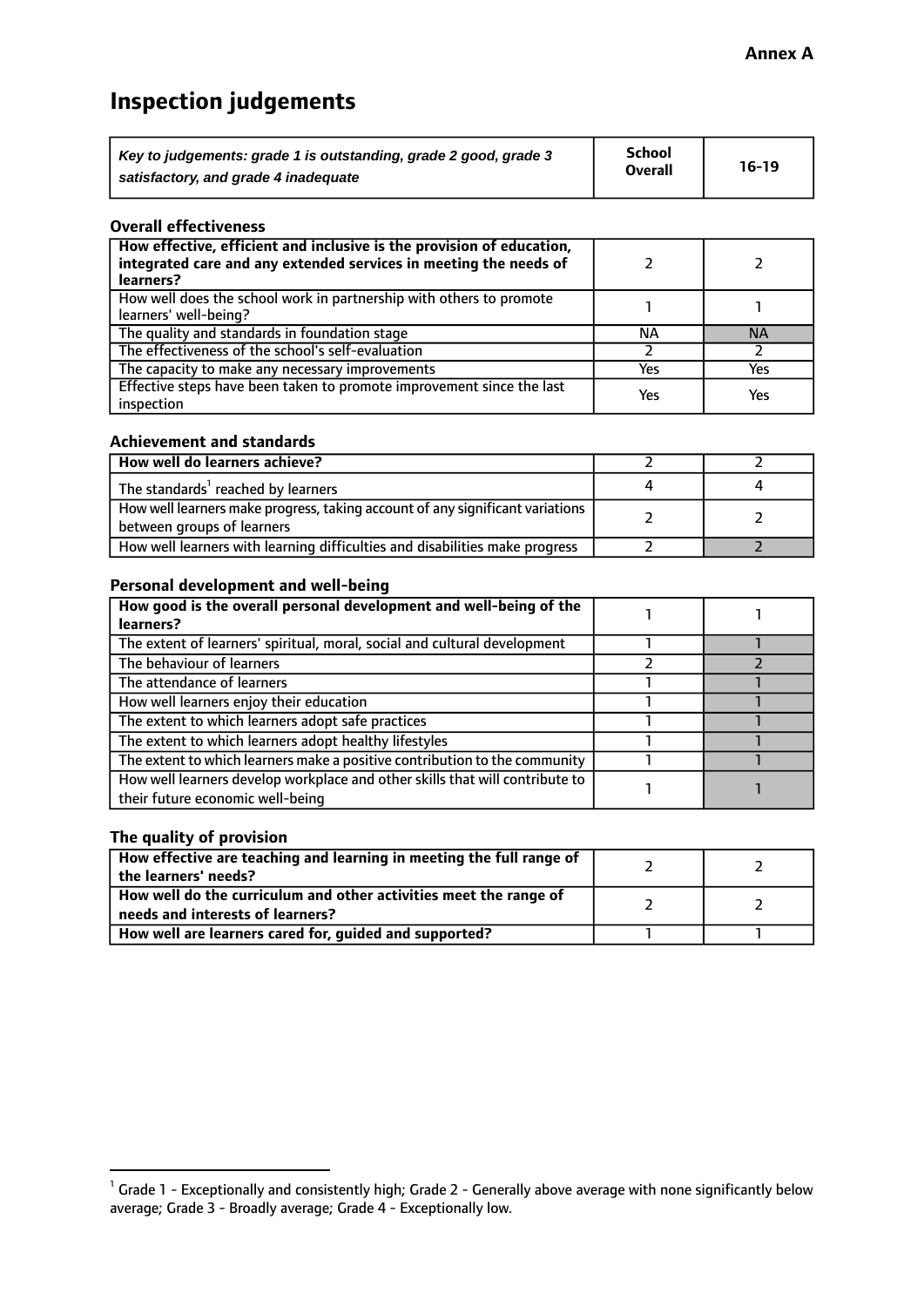## **Leadership and management**

| How effective are leadership and management in raising achievement<br>and supporting all learners?                                              |     |     |
|-------------------------------------------------------------------------------------------------------------------------------------------------|-----|-----|
| How effectively leaders and managers at all levels set clear direction leading<br>to improvement and promote high quality of care and education |     |     |
| How effectively performance is monitored, evaluated and improved to meet<br>challenging targets, through quality assurance and self-review      |     |     |
| How well equality of opportunity is promoted and discrimination tackled so<br>that all learners achieve as well as they can                     |     |     |
| How effectively and efficiently resources are deployed to achieve value for<br>money                                                            |     |     |
| The extent to which governors and other supervisory boards discharge their<br>responsibilities                                                  |     |     |
| The adequacy and suitability of staff to ensure that learners are protected                                                                     | Yes | Yes |

| The extent to which schools enable learners to be healthy                                     |            |
|-----------------------------------------------------------------------------------------------|------------|
| Learners are encouraged and enabled to eat and drink healthily                                | Yes        |
| Learners are encouraged and enabled to take regular exercise                                  | <b>Yes</b> |
| Learners are discouraged from smoking and substance abuse                                     | Yes        |
| Learners are educated about sexual health                                                     | Yes        |
| The extent to which providers ensure that learners stay safe                                  |            |
| Procedures for safequarding learners meet current government requirements                     | Yes        |
| Risk assessment procedures and related staff training are in place                            | <b>Yes</b> |
| Action is taken to reduce anti-social behaviour, such as bullying and racism                  | Yes        |
| Learners are taught about key risks and how to deal with them                                 | Yes        |
| The extent to which learners make a positive contribution                                     |            |
| Learners are helped to develop stable, positive relationships                                 | <b>Yes</b> |
| Learners, individually and collectively, participate in making decisions that affect them     | <b>Yes</b> |
| Learners are encouraged to initiate, participate in and manage activities in school and the   | Yes        |
| wider community                                                                               |            |
| The extent to which schools enable learners to achieve economic well-being                    |            |
| There is provision to promote learners' basic skills                                          | Yes        |
| Learners have opportunities to develop enterprise skills and work in teams                    | Yes        |
| Careers education and quidance is provided to all learners in key stage 3 and 4 and the sixth | Yes        |
| form                                                                                          |            |
| Education for all learners aged 14-19 provides an understanding of employment and the         | Yes        |
| economy                                                                                       |            |